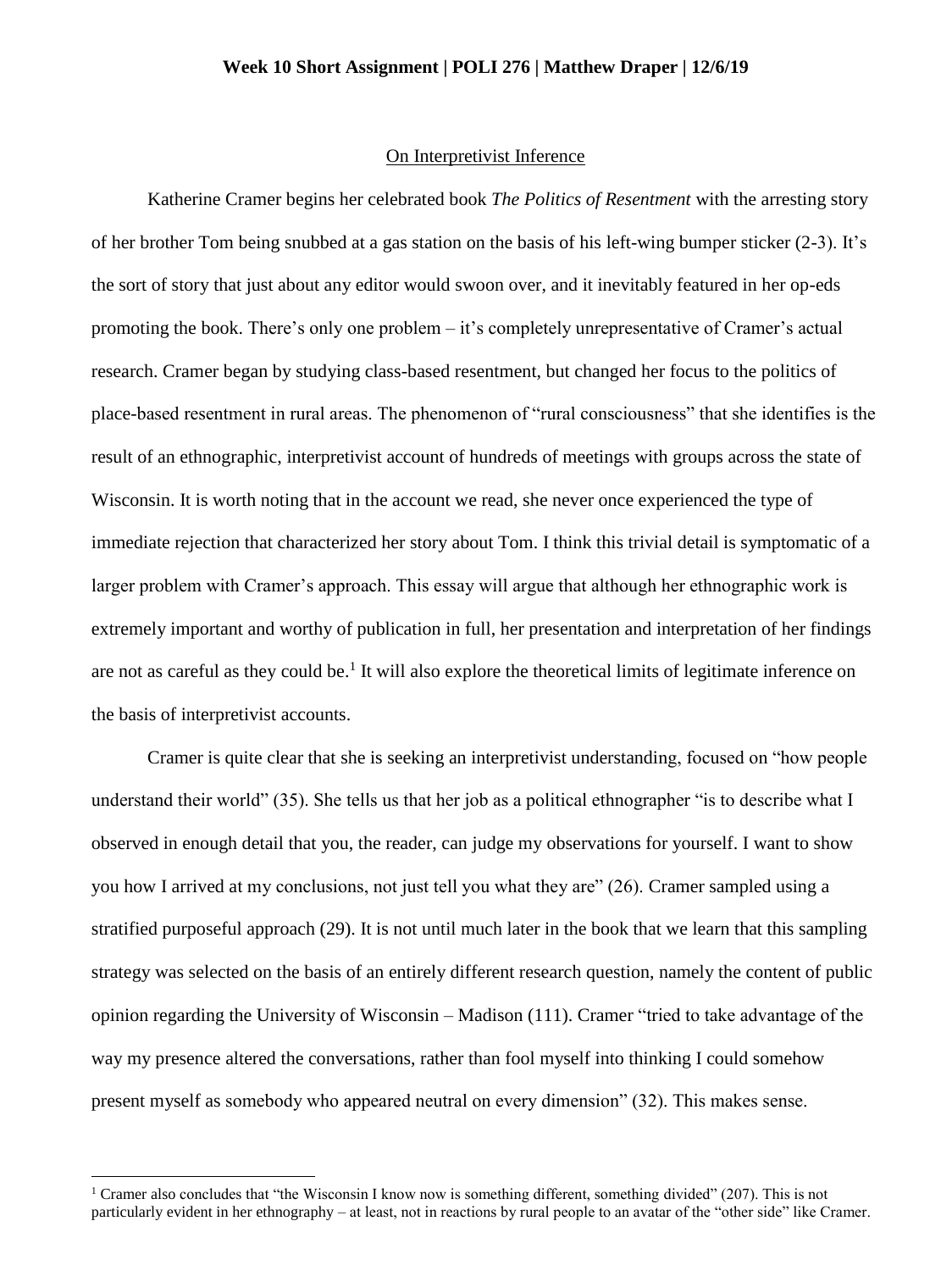However, in the very next sentence, she asserts that "rural consciousness was not an artifact of my presence" (32). I wondered how she would know this. Cramer tells us that she made a point to "think about the evidence I would need to see in order to validate my conclusions and convince myself and others how I know what I say I know, and then I make plans to go and get this evidence" (42-43). Pursuant to this objective, Cramer added groups as her study progressed, making these additions on a theoretical basis to pursue causal conjectures (43). She never asks what evidence might invalidate her conclusions. Under what circumstances should we expect rural consciousness to arise, and under what circumstances should we expect it to lead to a politics of resentment? I remain unsure.

I see no reason that rural consciousness might not simply be an instance of the generic resentment felt by out-groups in a democratic polity.<sup>2</sup> Cramer tells us that rural consciousness is concerned with perceptions of power, perceptions of values and lifestyles, and preferences regarding resource distribution (55). These factors seem uncomfortably generic. Cramer is rather vague about what actually constitutes a rural community, but she does admit to occasionally using the term to characterize the entire state of Wisconsin outside of Milwaukee and Madison (56). The frustrations that she instances as examples of rural consciousness take the form of tax dollars flowing into the state capital and unaccountable decisions flowing out. This also sounds very general. Wisconsin, like 31 other US states, determines local government authority on the basis of Dillon's Rule, which establishes complete state preeminence over local government (Coester 2004). Localities in such jurisdictions are exceedingly circumscribed, lacking the power to appoint their own officials or appropriate their own budgets. All power (and funding) originates with the state legislature, and is granted to localities in limited and revocable measures. The rural resentment towards Madison that Cramer reports appear to me to be a species of the generic resentment felt in all Dillon's Rule states – at least I see no reason why this should

 $\overline{a}$ 

<sup>2</sup> "We can't get our fair share of the benefits, *and we never will be able to* because there aren't a lot of people like us." Resentment seems to require the second element as well as the first.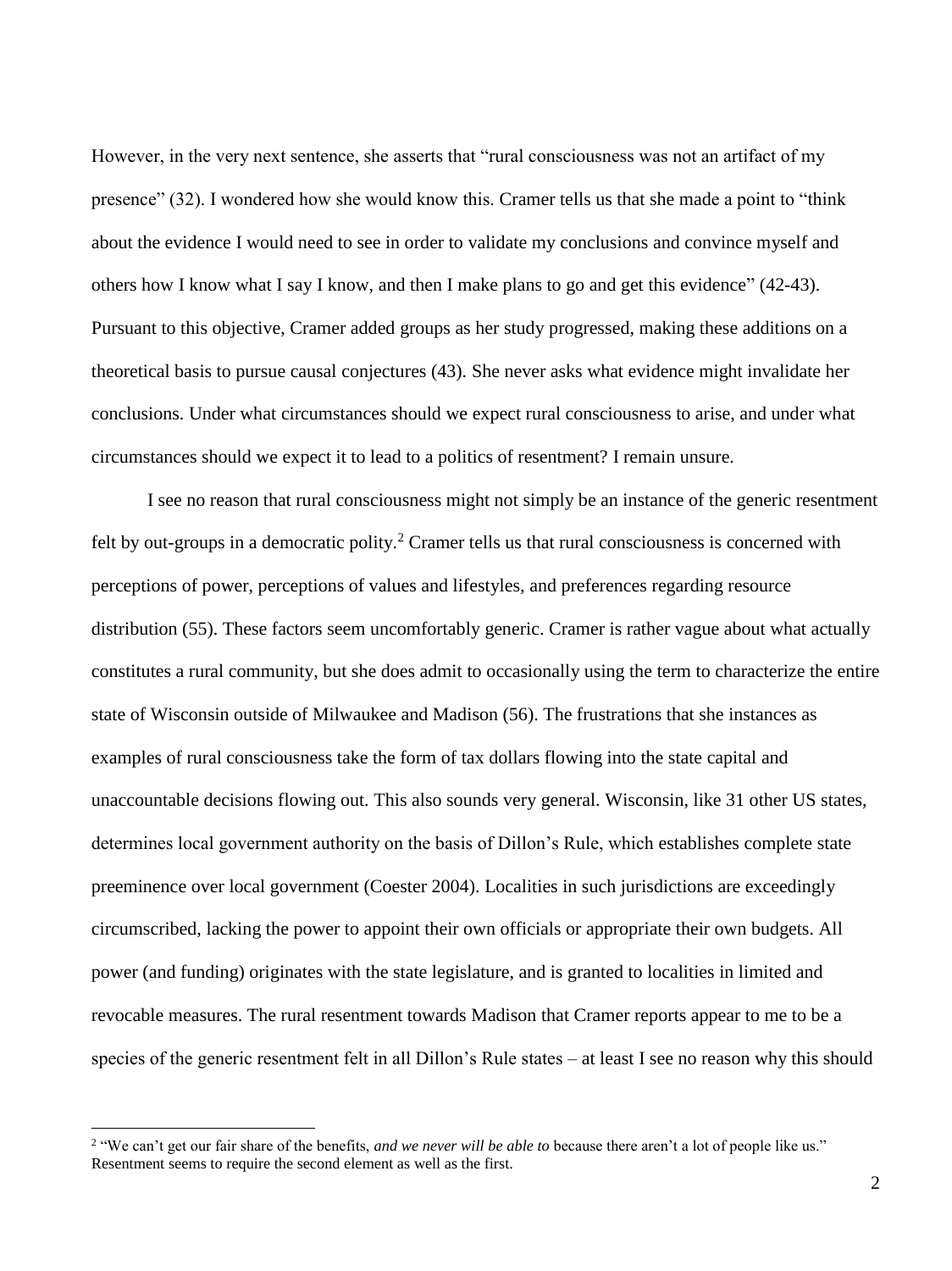not be so.<sup>3</sup> The discussions of unaccountable regulatory overreach  $(77, 155)$  would not look out of place if one replaced Wisconsin with Great Britain and Madison with Brussels.

Cramer notes that "[t]hese perceptions of injustice burned so brightly because they carried perceptions of blame" (79). Cramer's Chapter 4 undermines any sound factual basis for the content of the claims she observed in her study of rural consciousness (e.g. that rural areas are systematically underinvested in by the state), and she concludes the chapter by asserting that rural people "teach these things to each other" (110). She delicately avoids the question of the origins of the false beliefs, but she alludes to "top-down and bottom-up processes operating simultaneously" (219). For example, one of the things people are teaching to each other, apparently, is the idea that local public employees (like schoolteachers) were outsiders, "even if they had grown up just a few towns away" (131). This conscious "othering" of state employees is a routine right-wing media talking point. By framing it as the product of rural consciousness, we overdignify it.<sup>4</sup>

I want to reiterate that Cramer's ethnographic findings are first-rate. My copy of Cramer 2016 is festooned with notes and flags, but they're mainly on the transcripts. I'm deeply interested in what her respondents said, and I've already had ideas for interesting follow-up research. I'm also sympathetic to some of her conclusions – I too think that support for small government is more about identity than principle. But it seems problematic to base this conclusion on selected anecdotes without a sense of how representative they are of the study findings. Cramer occasionally makes statements like "this topic came up in 18 of my 27 groups". More of this sort of thing would have helped enormously – details concerning how widespread a particular perspective was *within the findings of her own study* was generally lacking.

 $\overline{a}$ 

 $3$  I have heard precisely the same sentiment with respect to Richmond in my home of Charlottesville – a small city. Virginia follows Dillon's Rule.

<sup>4</sup> Similarly, Cramer writes of the perception that "wherever their hard-earned money was going, it was not coming to them. It seemed instead to be going, in part, to bloated government programs and overpaid and underworked public employees" (148). She never considers the source of this perception, but it seems unlikely that it emerges from personal experience. Two more examples – Cramer heard "very little discussion of banks or financiers, before or after the crisis" (173), and "[a] common complaint was that government did not run more like a business" (174). I smell a rat.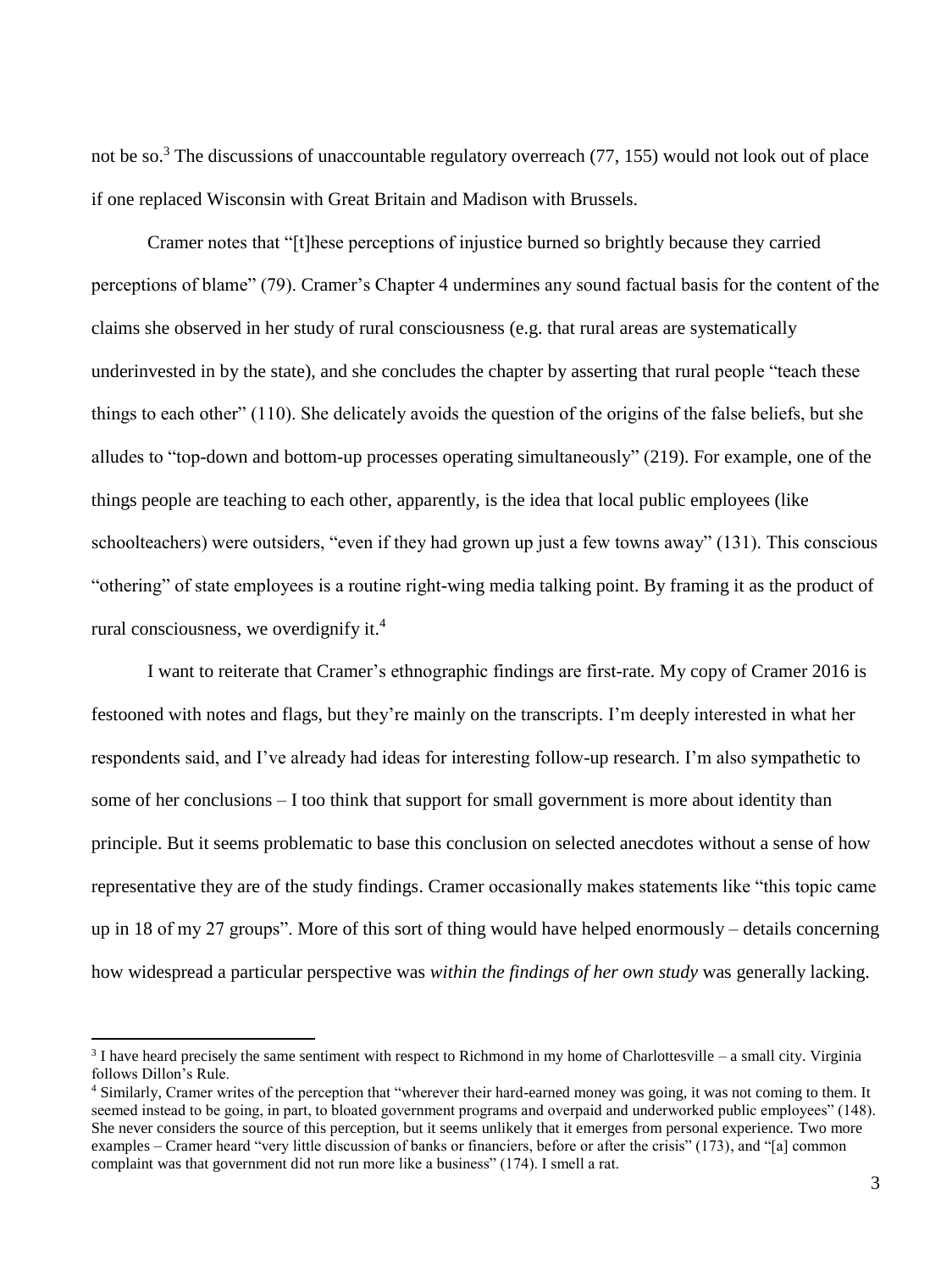I think one of Cramer's most important findings is that her subjects did not talk about themselves in general terms like "working class" or "rural" but rather using more discrete concepts like "rural Wisconsin person" (218, note 8). This points to an intriguing source of particularism in an otherwise generic resentment narrative. However, without her full data it is difficult to know how widespread this perception truly is.

Cramer writes that she tried to provide results that were "sufficiently contextualized so that the interpretations are embedded in, rather than abstracted from, the settings of the actors studied" (214, quoting Schwartz-Shea and Yanow 2012). Her own interpretations seem to range a bit farther than this. It's no good insisting that you're contextualizing your interpretation if you blog on Monkey Cage about how the 2016 election can be explained by a yawning urban-rural divide (Cramer 2016b). Generalizations on the basis of ethnography should be subjected to the same rigorous standards as other generalizations. Cramer escapes from these high standards by asserting that she isn't making any generalizations or causal claims. Her work subsequently drew substantial interest on the basis of its plausible generalizability. Isn't the role of a responsible social scientist to stand athwart this process yelling "Stop!"?

More generally, what can we learn from this type of interpretivist exercise? Must it be simply a forerunner of more detailed causal studies of the same populations? The nature of a collective frame suggests a different answer. Such frames are social and interpersonal (Tarrow 2011). Studying these social constructs requires accepting the reality of group-level phenomena not reducible to individual psychology. If a researcher enters into the social world of frame participants, she can study at first hand the causal processes that lead to the formation of individual opinions. Crucially, these group-level causal processes are invisible to the agents they act upon, but become apparent to a researcher because they are likely to jar violently against prior understandings of the world. Such group-level phenomena cannot be observed by survey instruments (their individual level *effects* can be observed in this way, but not the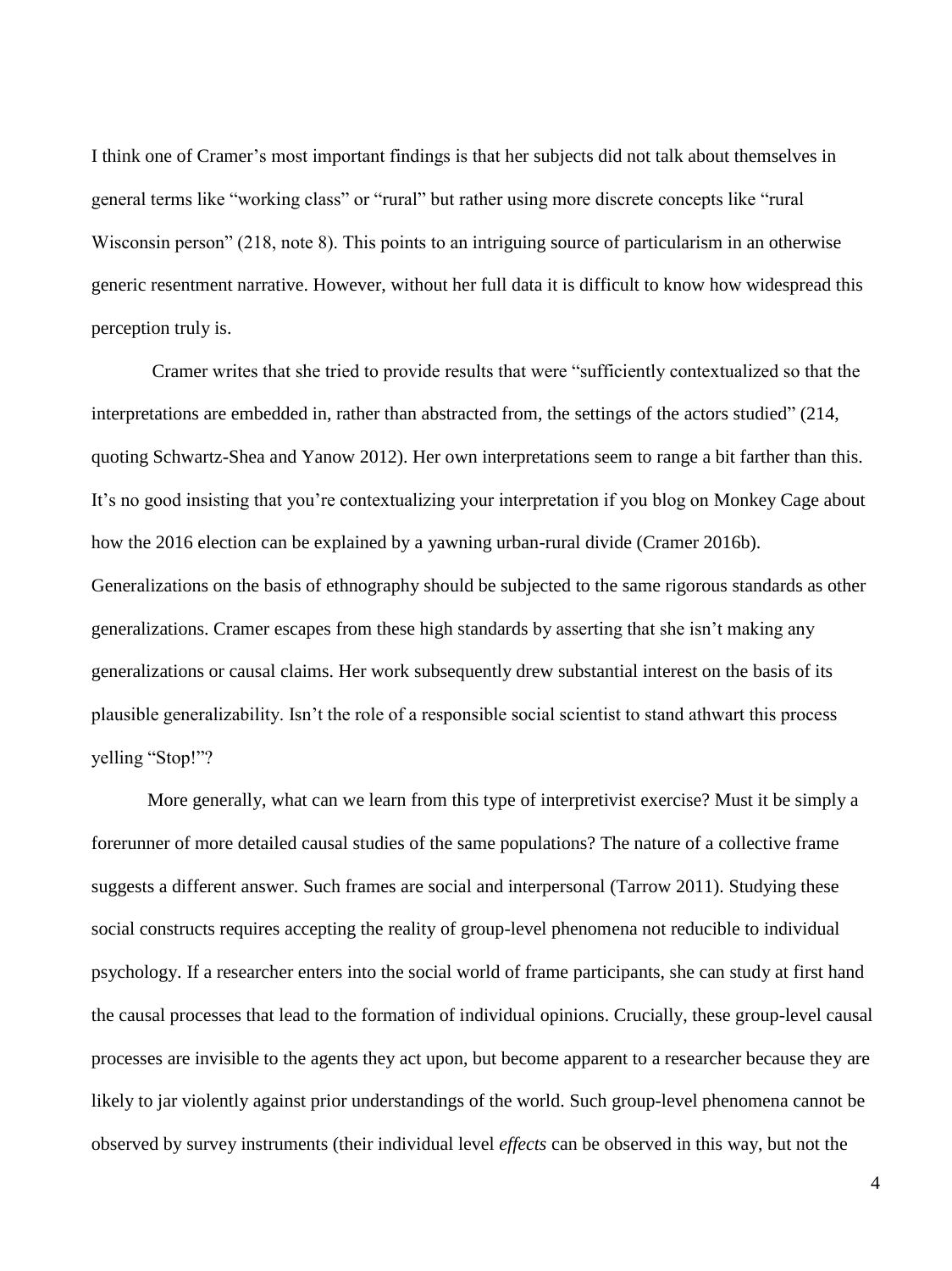phenomena themselves). Human beings police the boundaries of social norms by defining the space of possible moral emotions (Hutcherson and Gross 2011). Short of panopticon-style monitoring, the best way for a researcher to understand a collective frame is to experience its effects firsthand and to observe their impact on others. While one-on-one interviews might yield individual opinions, the scope of acceptable opinions within a reference group is defined by the collective frame, and that frame can only be studied in group contexts. I'm less sure of this next part, but it seems to me that participation in the frame by the researcher should entail a kind of hypothetical sympathy with the group, because the logic of the frame will only make sense to a willing participant. This isn't necessarily to call for a hyperindividuated, subjective style of inquiry (gonzo political science?), but rather to say that objectivity concerns seem misplaced when the object of understanding is itself conditional and intersubjective.

I believe the politics of resentment exists. I am less sure about rural consciousness as Cramer defines it. It seems clear that a toxic stew of identity and victimhood can lead to an entrenched and seething resentment towards authority. I do not know what we gain analytically by presenting this resentment as rural consciousness, unless the gain is that it comes with a bow on top for commentators seeking to explain the 2016 election.<sup>5</sup> Simply put, rural consciousness does not seem to have explicitly rural antecedents.<sup>6</sup> Finally, Cramer's dilemma regarding generalization speaks to a larger worry with interpretive work – that it will be generalized whether its authors wish it to be or not.

 $\ddot{\phantom{a}}$ 

<sup>5</sup> Specifically, the migration of the rural upper Midwest to the Republican party.

<sup>&</sup>lt;sup>6</sup> One of the only findings that gives me pause on this point is the widespread rural perception of the inevitability of ill fortune (138), but even this seems to be a form of learned helplessness common among out-groups.